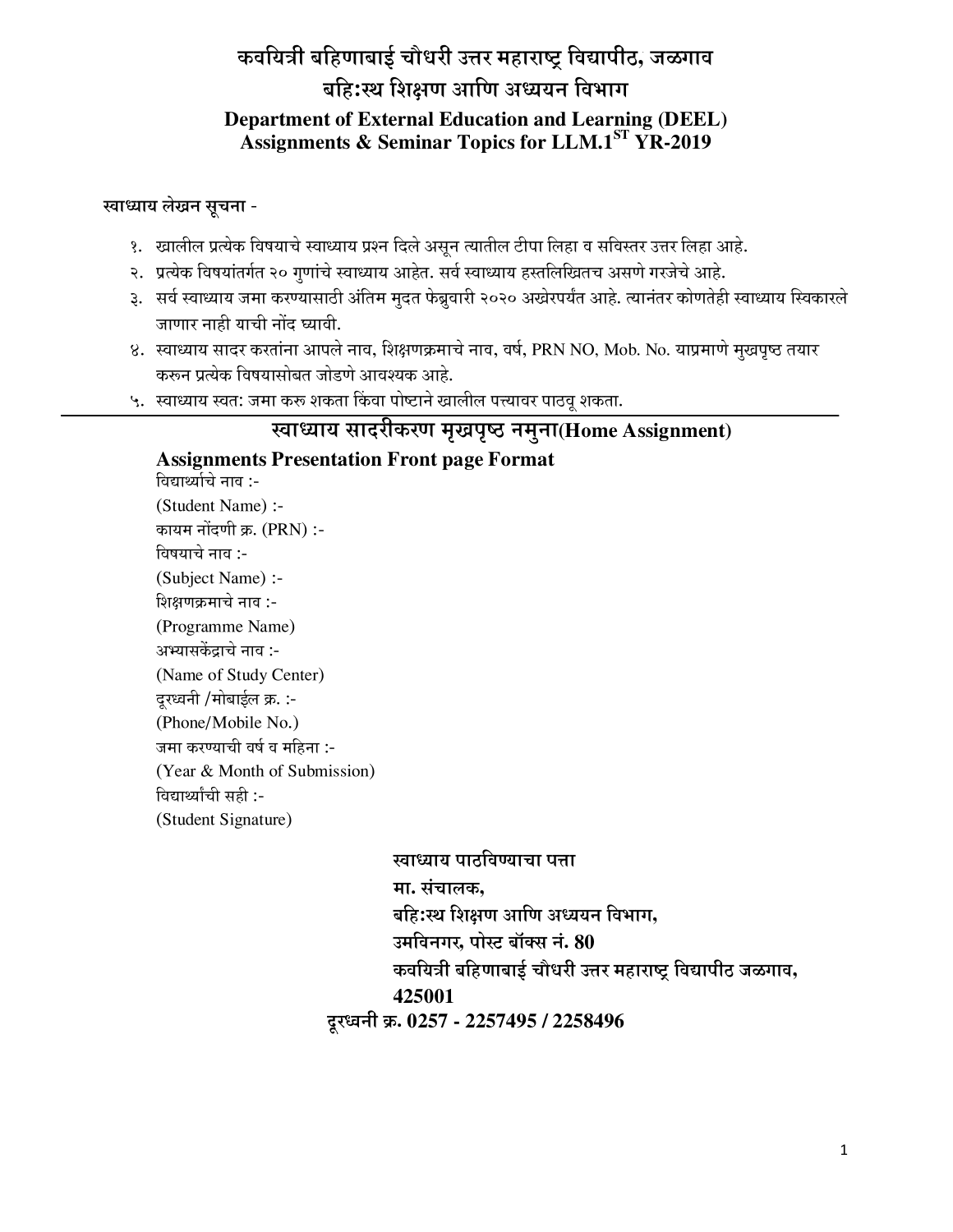# **First Year (Ist)LL.M**

#### **Assignment2019 - 20**

## **ü Paper -1**

#### **Law and Social Transformation in India & Judicial Process**

#### **Total Marks:20**

Que. 1) Write answer (**any Two)** of the Following

- 1) What is Judicial Process? Discuss various factors which play an important role in decision making by court.
- 2) Discrimination on the ground of religion is being prohibited? Explain with relevant provisions.
- 3) What is Naxalism? Discuss various causes of Naxalizm.
- 4) What are the various components of Judicial Review? Discuss them.
- 5) What is rule of law? Discuss the essential characteristics of Rule of law?

# **First Year (Ist)LL.M**

#### **Assignment2019 - 20**

#### **ü Paper -2**

#### **Indian Constitutional Law: The New Challenges**

Que. 1) Write answer (**anyTwo)** of the Following **Marks:20** 

- 1) Impact of privatization on affirmative action of state.
- 2) Discuss- 'Freedom of speech and expression is guaranteed by the Indian Constitution'.
- 3) The notable feature of the Indian constitution is the way in which the normal federal constitution can be adapted to emergency situation-Discuss.
- 4) Right of minority to establish and administer educational institutiondiscuss its importance.
- 5) Write the importance of Art 32 respect of fundamental rights.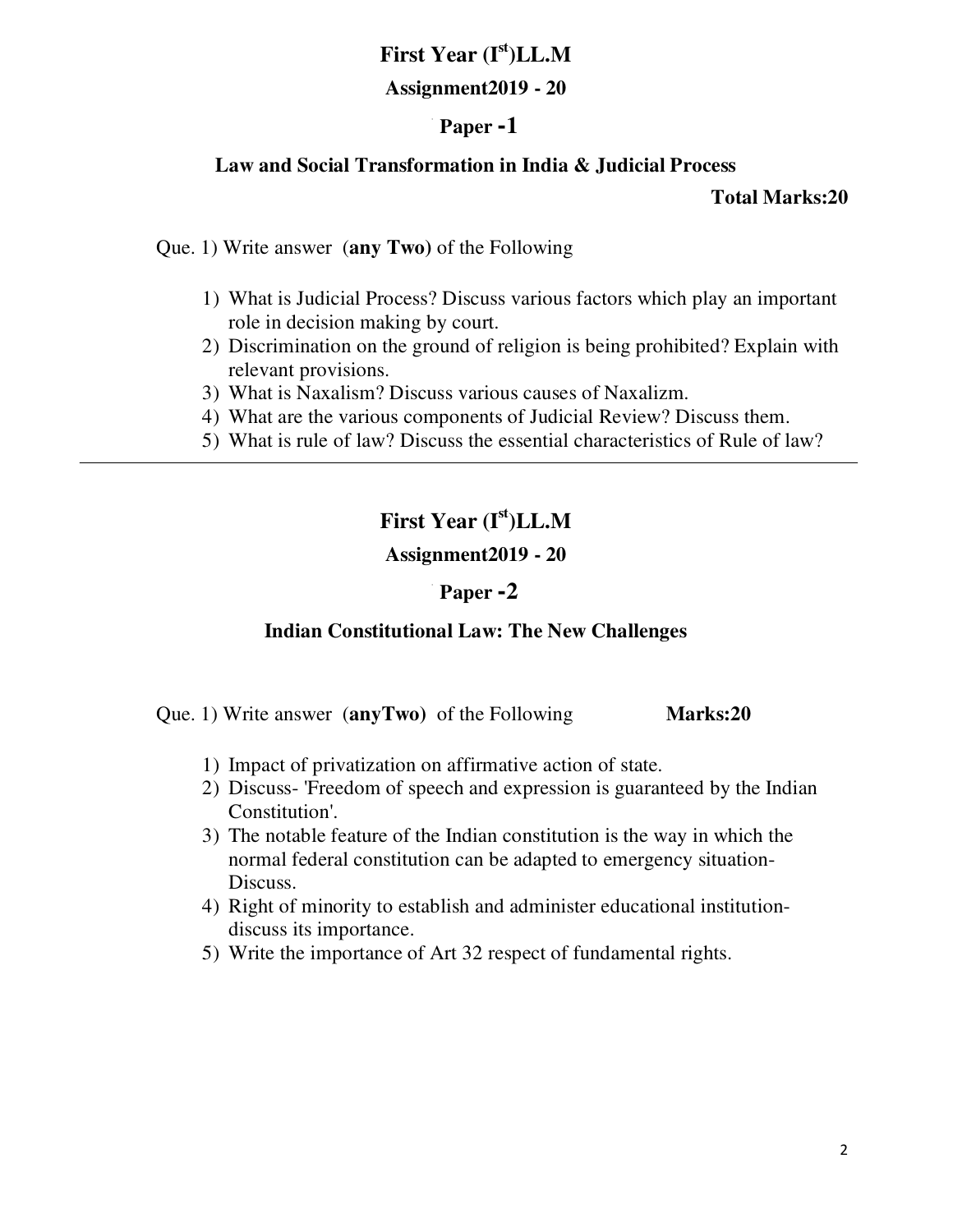# **First Year (Ist)LL.M**

#### **Assignment2019 - 20**

## **ü Paper -3**

#### **Comparative Criminal Procedure & Penology Treatment of Offenders**

Que. 1) Write answer (**anyTwo)** of the Following **Marks:20** 

- 1) Explain the concept of Nyaya Panchayats in India.
- 2) What is open prison? Discuss the characteristics of open prison?
- 3) Discuss the role of police in criminal justice delivery system?
- 4) What is Capital Punishment? Discuss the merits, demerits of capital punishment, also explain judicial attitude in regards to it.
- 5) Discuss the hierarchy of criminal courts in India and their jurisdiction in inquiries & Trials.

# **First Year (Ist)LL.M**

## **Assignment2019 - 20**

## **ü Paper -4**

#### **Legal Education and Research Methodology**

Que. 1) Write answer (**anyTwo)** of the Following **Marks:20** 

- 1) Explain why legal profession is a Noble profession?
- 2) Enumerate and explain different basic tools of doctrinal legal research. Assess strengths and weakness of doctrinal legal research.
- 3) Discuss the different steps involved in a research process.
- 4) Legal profession A Noble profession-Evaluate.
- 5) Do you agree with the view that research is much concerned with proper collection of facts, analysis and evaluation there of? Discuss.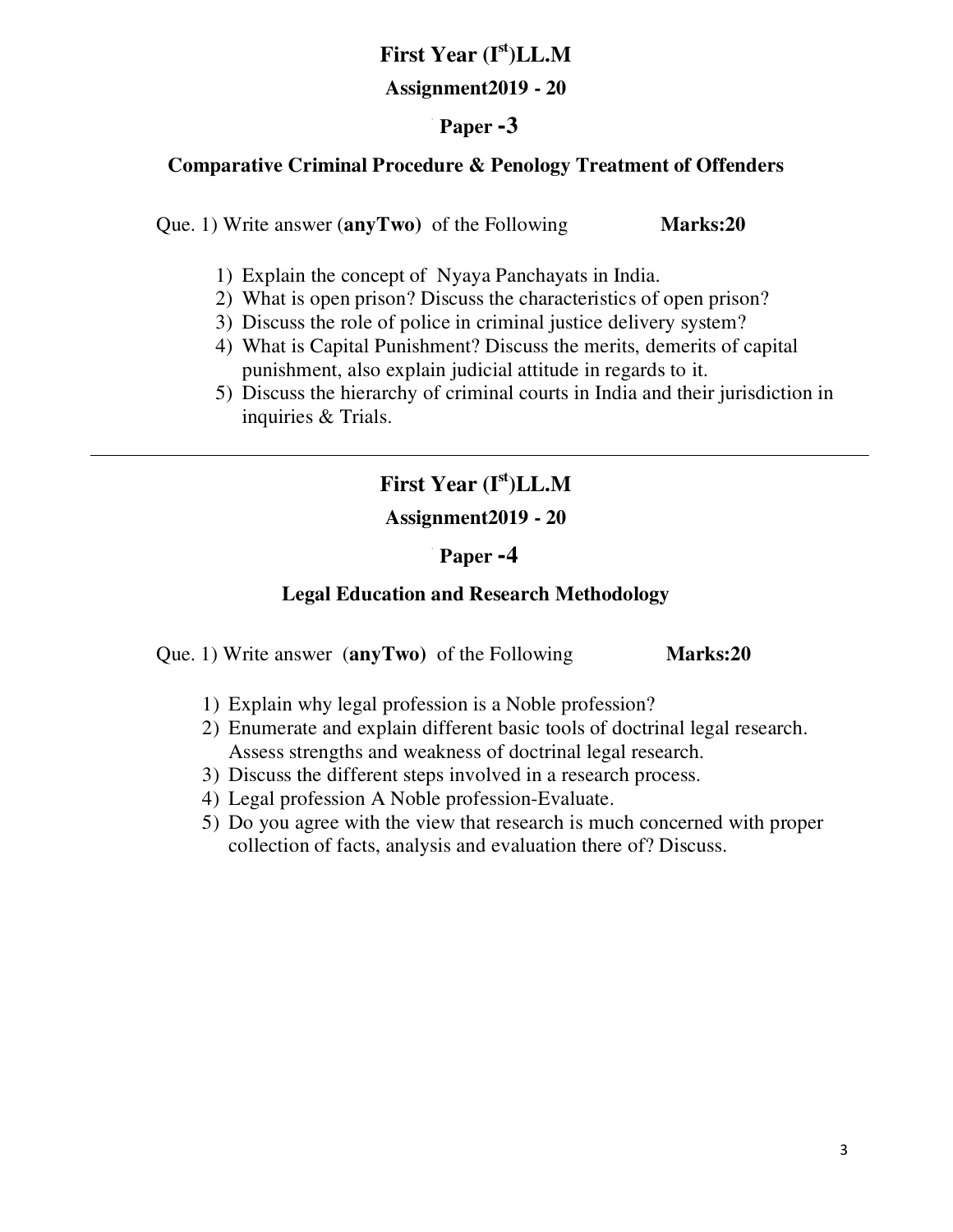#### **Department of External Education and Learning (DEEL), KBCNMU, Jalgaon**

#### **LLM.PART-1 Seminar Topics 2019-20**

#### **PAPER I – LAW AND SOCIAL TRANSFORMATION IN INDIA AND JUDICIAL PROCESS**

- 1. The relevance and scope of Social Transformation
- 2. Importance and need of Social Transformation
- 3. Secularism is a solution to the problem of religious conflicts in India.
- 4. The concept of freedom of Religion is to make a good human being
- 5. The legal rights of Religious Minority
- 6. The gender sensitization need of the day
- 7. Gender injustice and its legal remedies.
- 8. Women Empowerment and role of Laws in Indian
- 9. Concept of Gram Nyayalaya as alternative approach
- 10.Discussion of the Socialist thought on Law and Justice
- 11.Concept of Right to Property under Indian Constitutional Law
- 12.Critical analysis of Indian Marxist on law and Justice
- 13. Judicial Process as an instrument of social Ordering
- 14.Judicial activism is tool in the hands of Judiciary
- 15. Theories of Justice
- 16.Problem of Judicial accountability and judicial law making
- 17. Institutional Liability of court and judicial activism-scope and limits
- 18. the concept of Dharma and justice in Indian thought
- 19.Judicial Process
- 20. Judicial activism in case of Muslim women.
- 21.Judicial activism and recent judgments in India. (student can select any one case and discuss tripal talak/ right to privacy/ sabrimala/ S.377 IPC/ adultery etc)

#### **PAPER II- INDIAN CONSTITUTIONAL LAW: THE NEW CHALLENGES**

- 1. Explain the concept of federalism and creation of new states
- 1. Comment on interstate dispute on natural resources India.
- 2. Describe centre state Relation.
- 3. Concept of Tribal Areas, and schedule areas.
- 4. Define state; Explain is there need to widening the definition of state.
- 5. The concept of right to equality, privatization and its impact on affirmative action.
- 6. How empowerment of women promoted by Indian constitution? Freedom of speech and expression consist freedom of press Discuss.
- 7. Freedom of speech, up to what extend considers right to broad caste and telecast?
- 8. Right to strike, *Hartal* and *Bandh* are the part of Freedom association Discuss.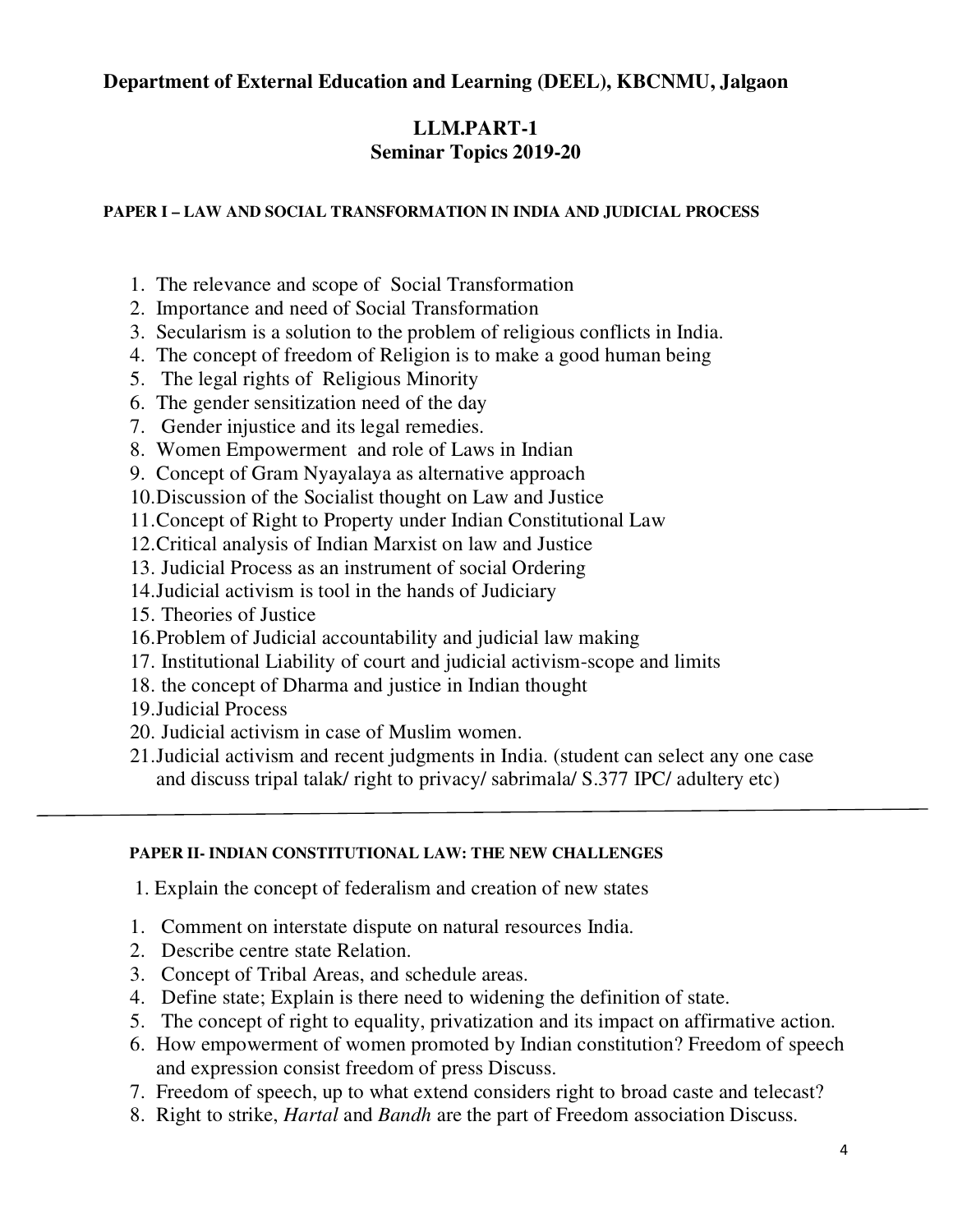9. Discuss the Modern political nexus with criminals and business.

- 10.Election is a tool in the hands of Public in Democratic Government System Comment.
- 11.Describe the status of Indian Election Commission.
- 12.Electoral reform is need in Indian election system Explain.
- 13.What is Minority? Explain the rights of Minority.
- 14.Explain the concept of establishment of Minority institution and state control.
- 15.Freedom of religion is fundamental right, Explain with the help of latest cases.
- 16.Is secularism is maintaining religious fanaticism in India.
- 17.Discuss the right to life with dignity with latest judgements.

#### **PAPER III- COMPARATIVE CRIMINAL PROCEDURE AND PENOLOGY: TREATMENT OF OFFENDERS**

- 1. A critical study of Organisation of Courts
- 2. Prosecuting Agencies is a great help in investigation and mitigation of crime
- 3. Nyaya Panchayats in India a need of the day
- 4. There is need to reorganise prosecuting agencies for prosecuting criminals
- 5. Prosecutors and the police are two sides of same coin and they must function handin-hand
- 6. Human rights of Arrested accused.

- 7. Human rights and evidentiary value of statements given to the police
- 8. Critical study of The accusatory system of trial in India
- 9. Critical study of Role of the judge, the prosecutor and defence attorney in the trial.
- 10.Study of Supreme court's view on Admissibility and inadmissibility of evidence
- 11. Human rights of accused And Expert evidence
- 12.Plea bargaining helps in mitigation of crime
- 13.Critical study of Theories of Punishment
- 14.Critical study of Classical Hindu and Islamic approaches to punishment.
- 15.Constitutionality of Capital Punishment
- 16.Judicial attitudes towards Capital Punishment in India An inquiry through the statute law and case law.
- 17.Critical study of Law Reform Proposals with respect to Capital Punishment
- 18.India's jails need an overall reformation
- 19.Critical study of disciplinary regime of Indian prisons
- 20.Human Rights of prisoner and duties of custodial staff.
- 21.Open prisons: A need of the day.